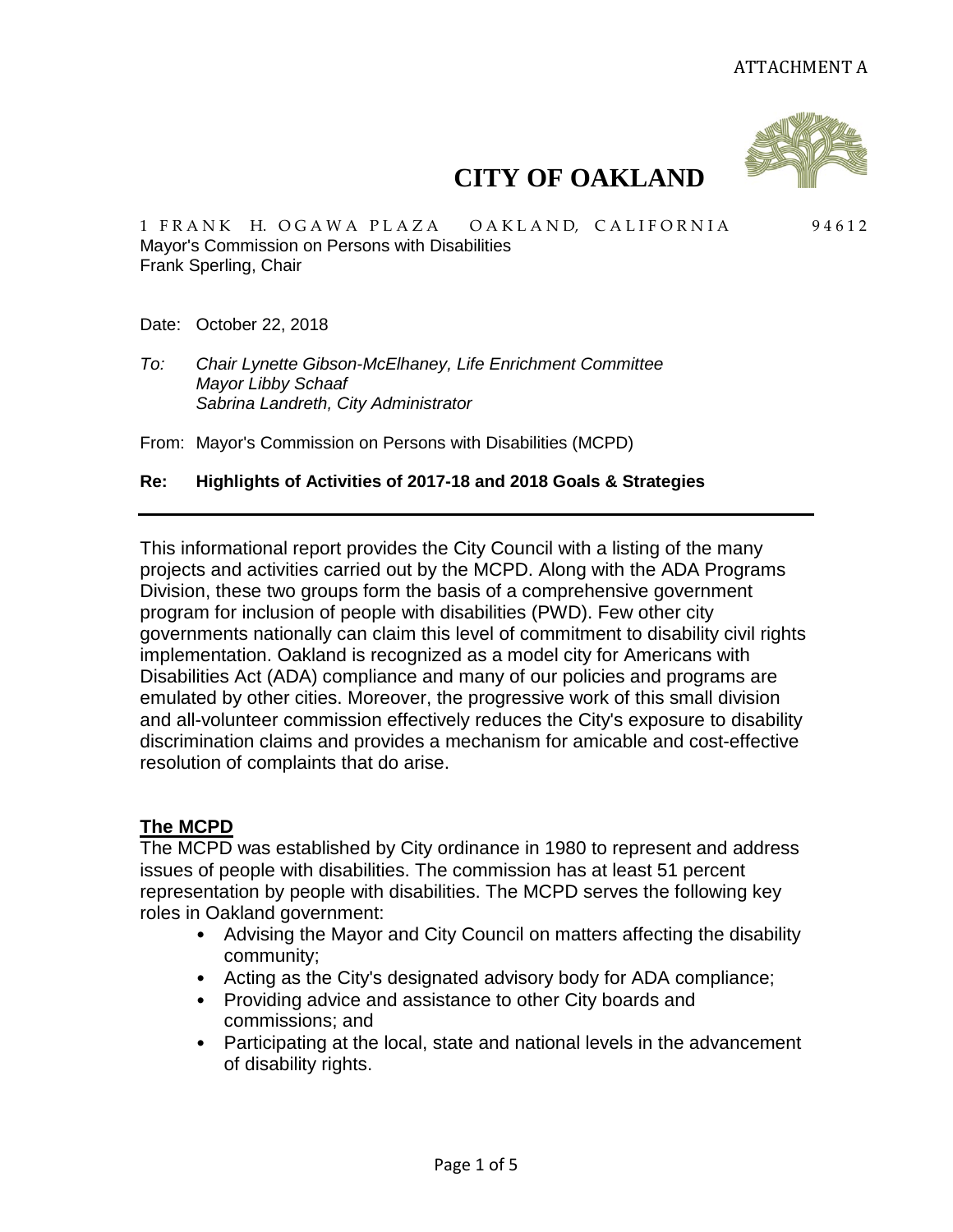## **MCPD Membership**

Commissioners are representative of the diversity of Oakland and of the disability community, and are affiliated with organizations that are directly involved in supporting the disability community. There are eleven seats on the MCPD and at least six members must be present to constitute a quorum, as per the enabling ordinance. Historically, there has been a high degree of turnover of Commissioners. As of June 30, 2018, there were three vacancies on the Commission.

### **MCPD Recent Achievements**

In the past year, the MCPD has been able to make significant contributions the development and operation of City activities that affect persons with disabilities, and has facilitated numerous opportunities for Oakland to connect with its citizens with disabilities despite ongoing high membership turnover and the City's continuing financial challenges. The following highlights both information received by the Commission as well as guidance and outcomes the Commission has provided to the City and the community as a whole:

## **Input Received**

- ADA Self-Evaluation and Transition Plan Status Update
- Mayor Schaaf attendance and input
- Identify liaisons with other city boards and commissions
- Homelessness update
- Bike Share update
- Heard from Deaf Bay Area Round Table
- ADA Self Evaluation and BlueDAG Update
- Outreach ad hoc committee develops new brochures
- OakDOT update on Vision Zero
- OakDOT update on Let's Bike Oakland
- OakDOT update on Oakland Walks Pedestrian Plan
- OakDOT update on Telegraph Avenue Complete Streets project
- OakDOT update on Wheelchair Accessible Vehicles in the Taxi program
- OakDOT update on Accessibility in the Bike Share program

### **Guidance and Outcomes**

- Provided guidance to OakDOT regarding protected bike lanes resulting in modified plans for Lakeside Green Streets Project
- Identified street lighting blocking accessible path of travel at Lakeside Green Streets Project resulting in removal and modification of street light locations.
- Continued active participation in MTC Bike Share Technical Advisory Commission resulting in ongoing commitment by City and MTC to develop a pilot Bike Share program with accessible transportation modes.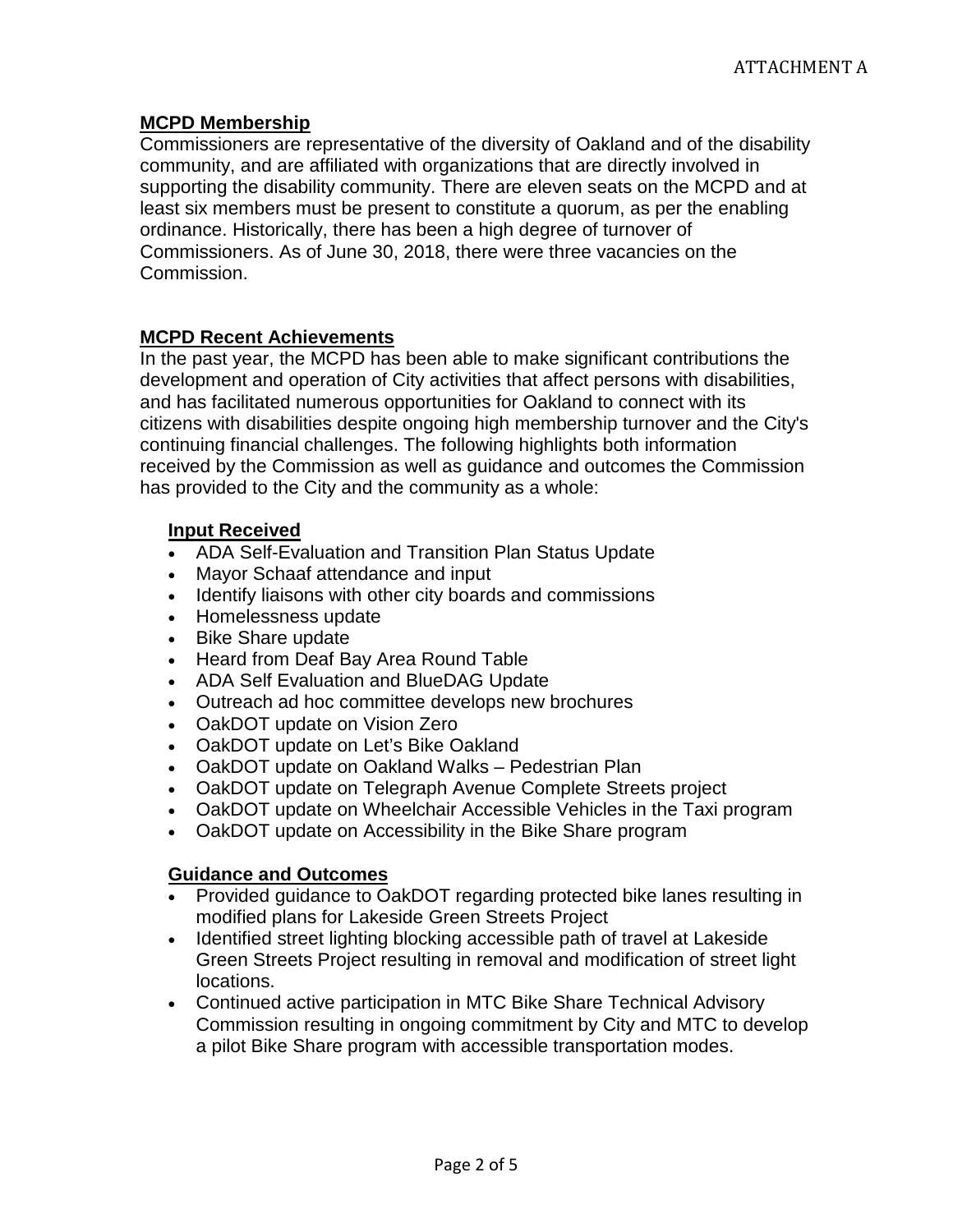- Provided OakDOT with input regarding dockless scooter resolution resulting in inclusion of the need for each vendor to develop an accessibility plan within 90-days of receiving license to operate.
- Participated in Allen Temple Baptist Church Faith and Disability Summit.
- Participated in MS Walk 2018
- Participated in Aphasia Center of California Walk to Talk
- Video accessible MCPD public meetings
- Increased publication of MCPD Facebook page

## **MCPD Challenges**

During this reporting period, the MCPD has had challenges that could reduce its effectiveness and efficiency. We believe that the Commission has met these challenges and is well positioned to move forward to serve the Mayor and the City as required and requested.

These areas of challenge include:

### **i) Membership on the Commission and Attendance at Meetings**

We have reduced the number of meetings requiring cancellation because of lack of quorum from 2017, however reaching quorum is a monthly challenge. Recent new appointments to the MCPD positively indicates that this challenge is being mitigated.

### **ii) City Staff Turnover**

During the reporting period, there has been 100 percent turnover in the City's ADA Programs Division.

- 1) This turnover has slowed the ability of the MCPD to address issues and obtain information requested of staff while new staff came "up to speed".
- 2) The new City staff is very capable of performing their duties and any learning curve challenges that were faced have been quickly mitigated.
- 3) In 2016 an outside consultancy (Michael Baker International) performed a gap analysis on appropriate staffing levels for the ADA Programs Division. Its analysis identified that the division should be staffed with four FTE to be able to provide an appropriate level of service at that time.

ADA Programs had four FTE in 2017. However, two long time staff abruptly left the division leaving it half staffed. Currently there are two FTE and vacancies in the division. The vacancies have not been prioritized for funding, posting and recruitment by DOT and CAO executive management. Because the division is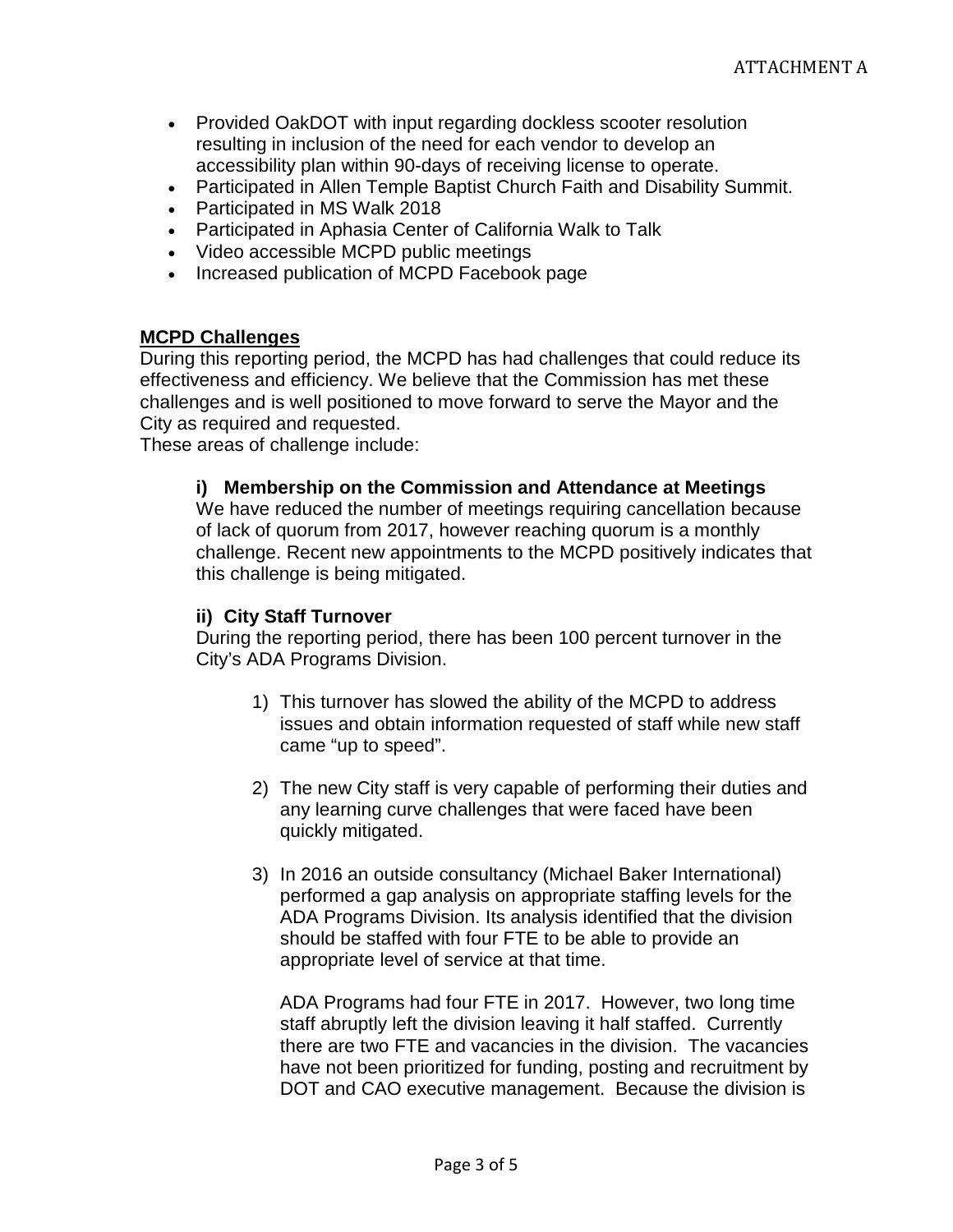only partially staffed, response to MCPD requests have, at times, been delayed. We look forward to the ADA Programs Division being fully staffed as soon as possible.

#### **MCPD's 2018 Strategic Goals**

At our December, 2017 meeting, we developed an aggressive set of goals, strategies, and tactics for the 2018 calendar year. These goals are divided into five key areas:

1. Goal Area: Transportation

Objective 1.1: MCPD will work toward enhancing Bike Share access

Objective 1.2: MCPD will work toward maintaining/advancing the availability/accessibility of Oakland's stock of disabled parking spaces and will examine/address the abuse of disabled parking placards in Oakland.

Objective 1.3: MCPD will monitor accessibility of Oakland's fixedroute transit systems (e.g., BART, AC Transit)

Objective 1.4: MCPD will work toward improving reliability and customer service within East Bay Paratransit and other paratransit systems serving the City of Oakland.

Objective 1.5: MCPD will work toward enhancing Transportation Network Companies (TNCs) ability and motivation to serve PWD.

Objective 1.6: MCPD will continue to monitor and provide input into Oakland's "Complete Streets" Program

2. Goal Area: Policing and Safety

Objective 2.1: During calendar year 2018, MCPD will review the content and consider the adequacy of Crisis Intervention Training (CIT) provided to Oakland Police Department (OPD) officers, as it relates to individuals with disabilities, and draft a letter to the Mayor, City Council, and OPD with specific guidance or suggestions for alteration of the CIT if recommended by the MCPD.

Objective 2.2: MCPD will advocate for improved public safety services for the disability community in the event of emergencies and natural disasters.